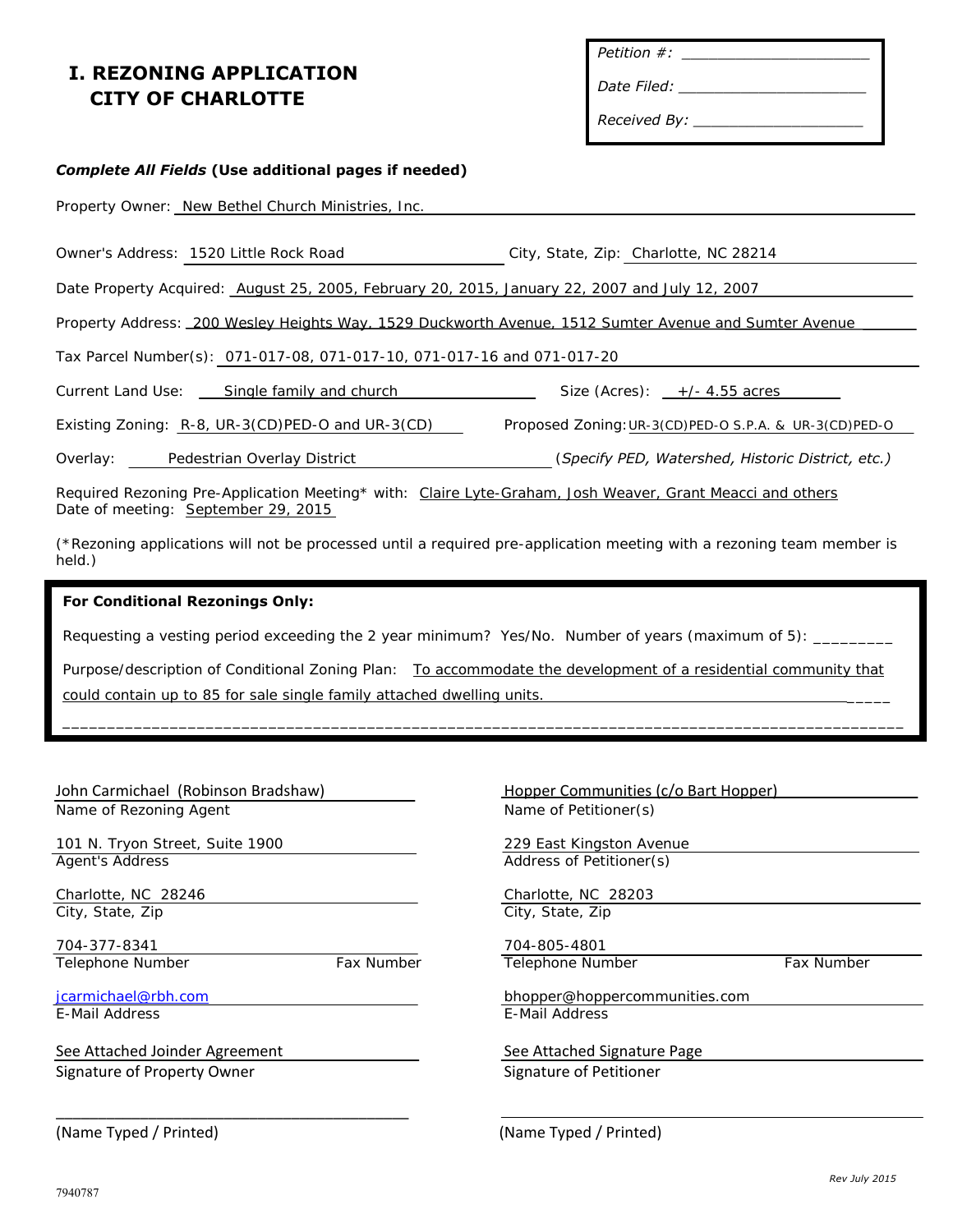**Signature of Petitioner** 

# **HOPPER COMMUNITIES**

By: ক.  $R_{K}$ Title:  $Pre<sub>5</sub>$ .

Date: November  $\frac{q}{1}$ , 2015

7940857v1 24697.00011